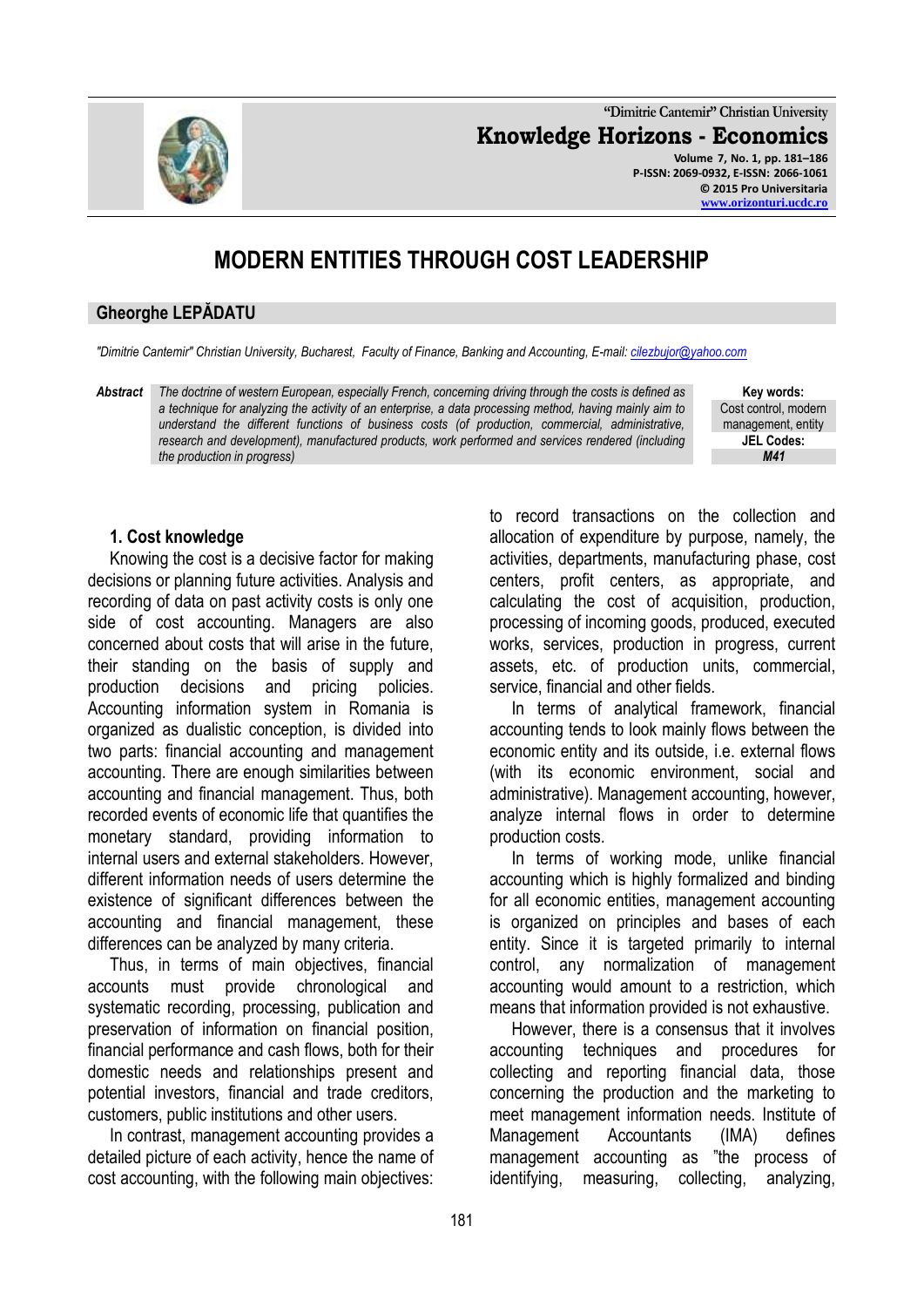processing, interpretation and transmission of financial information (and non), used for carrying out the functions of management planning , evaluation and control in the enterprise and to ensure proper use and highlighting its resources".

In Western European accounting doctrine, especially the French, management accounting is defined as a technical analysis of business activity, a way of processing data that financial accounting has provided, having essentially the following objectives:

- knowledge costs of undertaking different functions (production, commercial, administrative, research and development), manufactured products, work performed and services (including production in progress)
- determining assessment bases of certain assets (stocks and production assets) from own production, recorded in financial accounts "production cost" (term strictly defined and limited to certain specific matters);
- analysis results by comparing costs with revenues;
- development of expenditure and revenue forecasts mainly through the preparation of budgets;
- calculating deviations from predictions in order to obtain management indicators, which would explain their.

# **2. Cost control management**

Management accounting is a step towards a full management control. Defined as an information system, management control will be effective only if its processing results are consistent with the objectives and user needs. Management control system should provide decision relevant information, tailored to specific management problems. Management control should be seen, therefore, as a true check on the best management and the control - penalty. In that light can be regarded as management accounting as a tool of management control. Each of the five objectives of management accounting involves appropriate decisions, as seen in the table below:

| <b>Objectives of management accounting</b>                                                                         | <b>Decisions and actions</b>                             |
|--------------------------------------------------------------------------------------------------------------------|----------------------------------------------------------|
| 1. Knowledge of costs::<br>1. the functions of the company<br>2. the goods, works and services<br>3. by sectors    | = in order to provide a "traditional" basis for decision |
| 2. Assessment of balance sheet items:<br>stocks;<br>property.                                                      | = in order to "sincerely" evaluate some balance items    |
| 3. Analyze of the results<br>$\bullet$ the functions of the company<br>the goods, works and services<br>by sectors | = to define priorities and establish responsibilities    |
| 4. Forecast setting<br>$\bullet$ the functions of the company<br>the goods, works and services<br>by sectors       | = assessment and planning objectives                     |
| 5. Calculation of differences:<br>by costs<br>by turnover<br>by volume<br>by yield                                 | = in order to engage economic actions                    |

*Tale 1.* Objectives of management accounting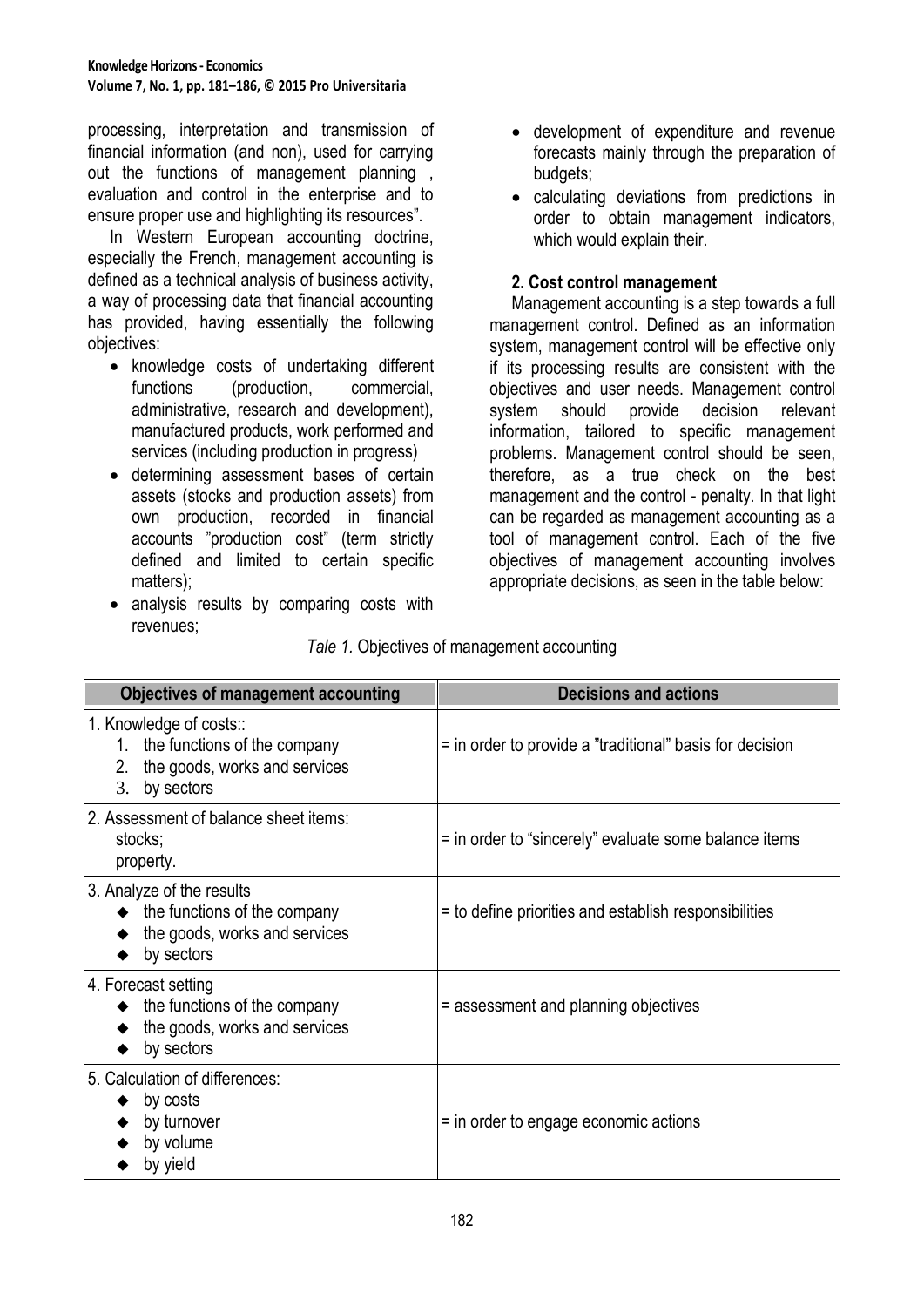In line with this concept, according to legislative regulations in our country, management accounting of each economic entity is organized according to the specific needs of business and, having as main objectives the following:

- recording operations on the collection and distribution of spending on destinations, respective, on activities, departments, manufacturing phases, cost centers, profit centers, as appropriate;
- calculation of cost of acquisition, production, processing of incoming goods, produced, executed works, services, production in progress, assets being etc. of production units, commercial, service, financial and other industries.

**3. Arranging and conducting of bookkeeping,** showing particular interest to managers of property units, should allow mainly control inputs in order to obtain goods, works and services quality with reasonable cost.

According to Article 10 paragraph (1) of the Accounting Law No. 82/1991, republished, organization and management responsibility for management accounting, adapted to work, belong to the administrator or other legal entities who manage the unit.

Depending on the fundamental objectives of management accounting, its organizational structures split as follows:

- to determine production costs of goods, works and services performed;
- to determine results and profitability;
- budgeting business organization,
- management control organization

To highlight the features of each structure, the administrator (or other entity that must manage the unit) should establish internal procedures for the organization and conduct of management accounting.

Management accounting is organized:

- either using specific accounts,
- either by developing accounts in financial accounting,
- either with its own operational and technical records.

In this regard, it raises a number of issues, including:

- specifying bodies performing work of management accounting, calling one of the following ways:
	- unbundling of the costing analysis and fundamentation of the decisions. Thus, the work costing can be performed either in a separate section called "back-<br>calculation". subordinated to the subordinated to the economic director or the financial accounting department, while the beforecalculation and development budgets on kinds of activities are carried out by the department of development
	- costing concentration in a single functional department, known as the" costs, prices and economic analysis".
- choice of the analytical method to organization of the production costs and costing and development budgets, which corresponds to the best management company,
- specifying periods of execution for the computer works and budget costs, a matter which concerns especially their execution time in order to make decisions on future work.

The modern theory and practice of management accounting have outlined two general approaches to its organization, namely:

a) Integralist conception involves keeping management accounting and financial accounting, called integrated management accounting. In this case, expense accounts (class 6) and income (class 7) of the financial accounting enter into direct correspondence with the accounts used in management accounting.

Thus, the accounts of  $6<sup>th</sup>$  class "expense accounts" and  $7<sup>th</sup>$  "revenue accounts" gradually leads. Expenses and income are both defined and classified according to their economic nature and by purpose (i.e. computer items, if costs).

To record direct costs, the correlation is established between the flow accounts for costs of management accounting and credit accounts in financial accounting operating costs, while for indirect expenses, the correlation is determined by flow analysis centers accounts of management accounting.

To receive the revenue, the correlation is established between the flow of financial accounts,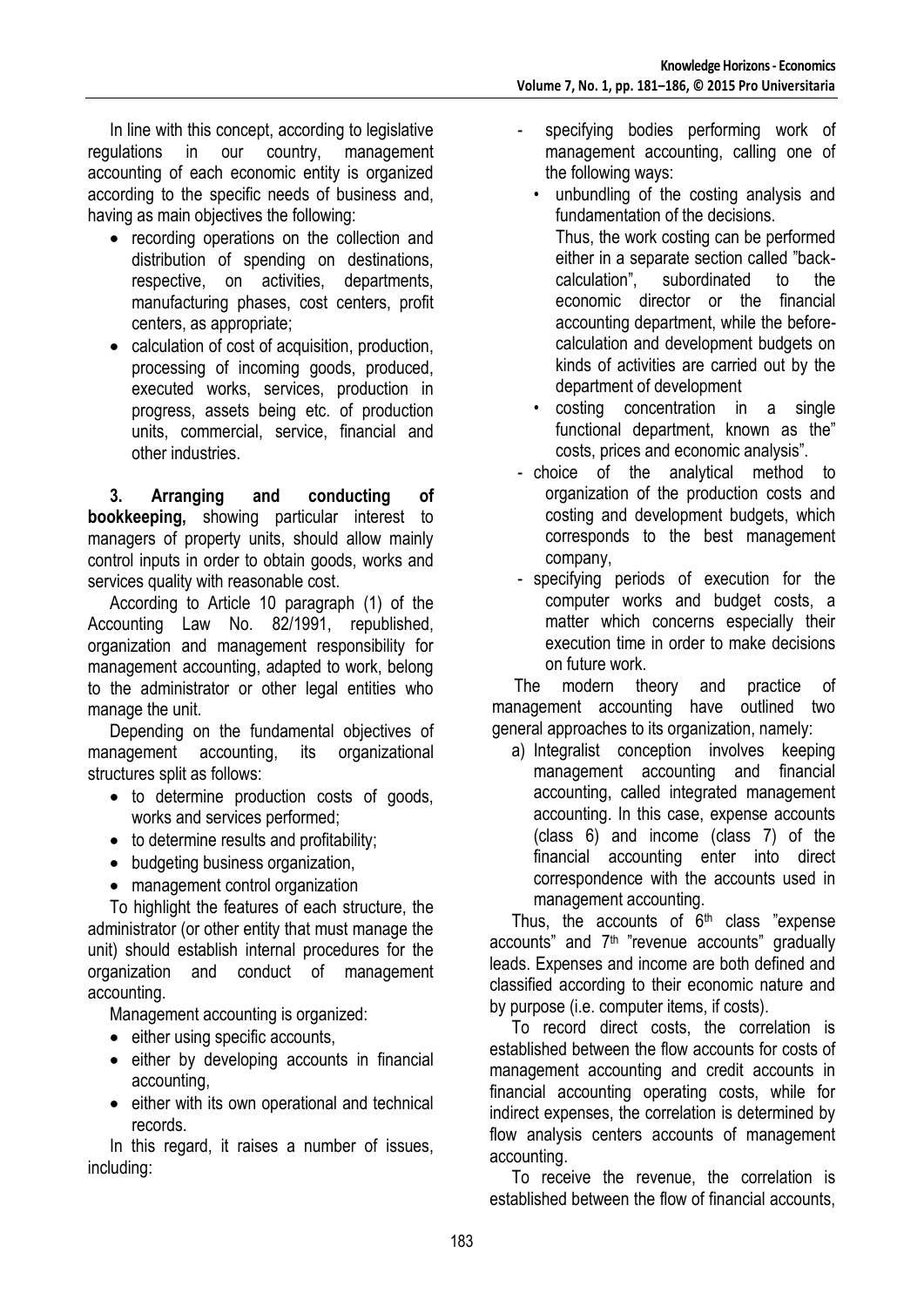income accounts and credit accounts analytical results of management accounting.

The integralist conception can take two forms, namely:

– Extended version of financial accounting, where the management accounting records follow those of financial accounting. In this case, there are not used accounts of group 90 "Internal Settlement". In the 6<sup>th</sup> class accounts "expenditure accounts" and 7th class "Accounts Revenue" will be recorded expenses, respectively revenues, according to their economic nature. In the 9<sup>th</sup> class accounts (group 92 "Computer Accounts" and 93 "production cost") the expenses and the income shall be taken according to their destination. Thus, accounts of Class 6 and 7 leads.

Variant "kernel" in which the accounts of 6th class "expense accounts" and 7th "income accounts" are put into service only at the end of the takeover expenditure and revenue management, grouped according to their destination, entering into correspondence with 92 credit group accounts "computer accounts", and group 93 "production cost". Do not use group accounts 90 "Internal Settlement".

On a more careful research reveals a number of shortcomings, namely:

- $-$  it is relatively difficult to practice it in "classic" conditions, (pencil and paper) and does not facilitate the division of labor;
- $-$  make the trial balance, expenditure accounts and income don't have the final balances, which are already resulting as determine the costs and results;
- do not give results directly in profit or loss. With the accounts of  $6<sup>th</sup>$  class "expense accounts" and 7<sup>th</sup> "income accounts" do not fall in direct correlation with the income, profit or loss cannot be calculated only by a process extra-accounting (retrieval, grouping and comparing costs and income for the period).
- b) The dualistic concept involves organization of management accounting in a circuit completely independent from the financial accounting. Hence the name of selfmanagement accounting. In this case, all

costs and revenues of an economic entity are recorded, as to their economic nature, only the accounts of financial accounting (in 6<sup>th</sup> and 7<sup>th</sup> class accounts). On the other hand, management accounting expenses are recorded only incorporated in costs and revenues that form turnover, using only the accounts of class **gth** "account management".

Records management with accounts may be made in two ways, namely:

- Typically, using traditional accounting items;
- Using double entry tables that: pass line accounts payable, accounts receivable column pass. Compared with accounting article, this model is more suggestive and accessible to the technical services specialists.

The connection between financial accounting and management accounting is done by using socalled "mirror or reflection accounts" group 90 "Internal Settlement". Autonomous management accounting, although it is a cumbersome and expensive procedure, however, can provide crosschecks controls, thus reducing risk of errors. Such a way of organizing and conducting the management accounting rules and regulations can be found in our country.

In the literature are mentioned other concepts of organization and management of management accounting, such as:

- collection and settlement records involves using situations or records according to their destination, namely the distribution and settlement expenditure on production obtained. Accuracy of data contained in these records are checked against the "square control" of rows and columns. Also, subtotals and totals in these tables (records) that reflect the collection and settlement management accounting data recorded must be identical to those recorded in the accounts of 6<sup>th</sup> classes' expense accounts and 7th "income accounts" of financial accounting.
- Multiple coding involves using two or more encodings, different criteria for the same items of expenditure and revenue. This would take into account both the objectives of financial accounting and management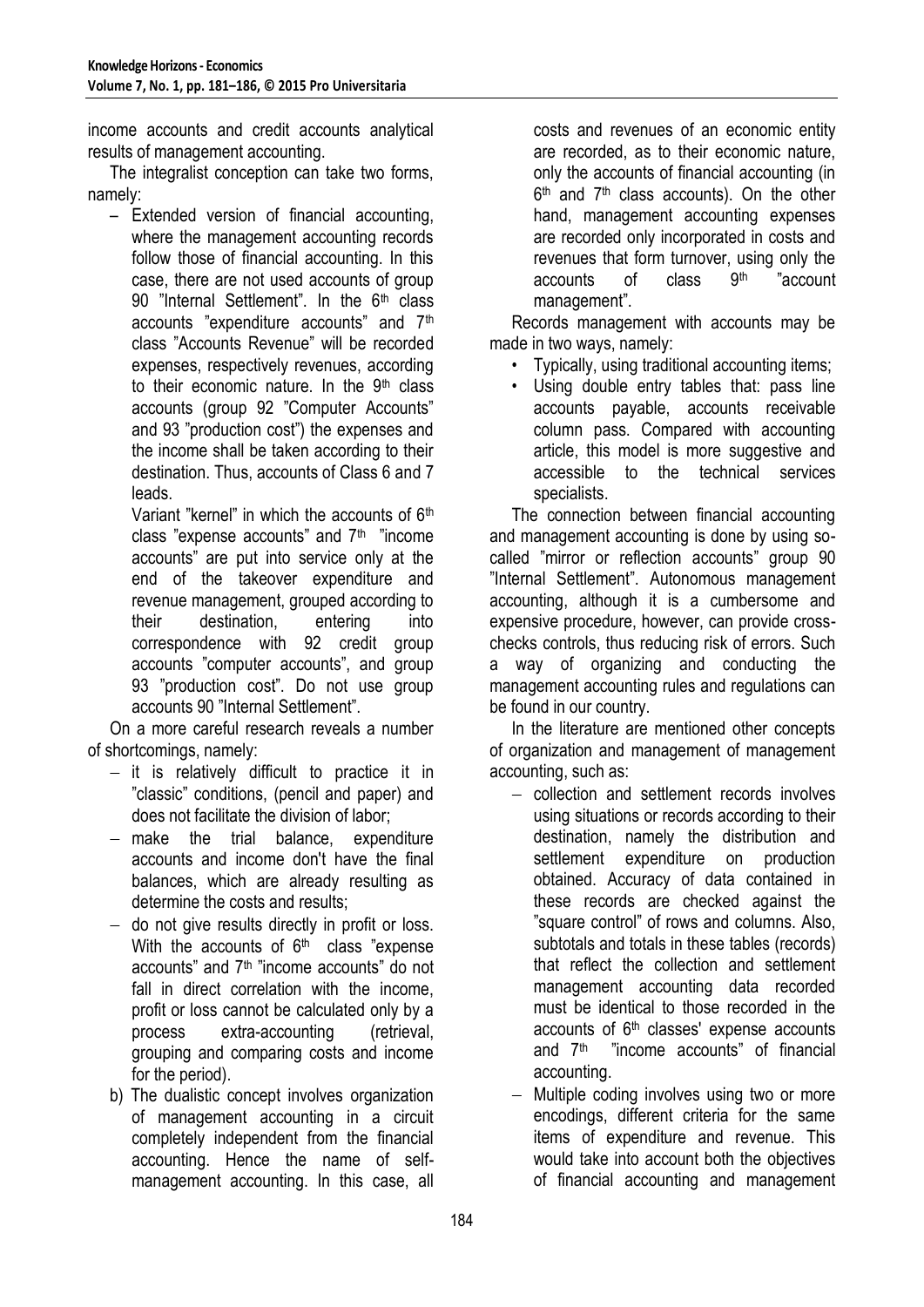accounting of the."Balance mirror or reflection" would not find useful, so the procedure would be easier.

Organization of management accounting in an entity can be done in several stages, namely:

- $-$  determining objectives of the scheme and cost estimates;
- $-$  definition and analysis centers of the bases for allocating indirect costs,
- $-$  cost structure analysis to calculate

This work must be carried out in a logical and operational way but over a greater management period, given the possible overlap of the centers of responsibility over the analysis, in order to exercise effective management control.

Manager must, therefore, to establish three basic objectives of management accounting, namely:

- costing various supplies, works and services entity. This calculation should allow pricing of sales, a management priority in the forecast;
- valuation of stocks. This operation allows costs to products stored knowledge to be represented in the balance sheet management control
- introduction of the management control by providing a "picture board" in which the manager wants to find indicators on key points of management, other than return the unit, namely:
- $-$  tracking financial expenditures and possibly to the general administration;
- $-$  lack of commercial dynamism direction due to poor sharing;
- $-$  quality of fleet maintenance.

**4. In conclusion,** the result of this presentation is that entity's performance largely depend on the quality of activities, such as maintenance or management of machinery equipment, and to a lesser extent the manufacturing problems effectively.

In the second stage (definition of analysis centers and bases for allocating indirect costs) must be defined the centers of analysis, distinguishing between structural and operational centers. Also, allocation bases used should be the most representative category of expenditure to be included in cost of production achieved.

Each cost structure analysis involves calculation of the correct delineation of expenditure both embeddable and precise determination of the cost structure for each product or service work.

Management accounting is oriented, increasingly more, toward research of a consistent process integration in automated data processing system, to computerized accounting. From the perspective of an advanced market economy, management accounting should provide information to permit making the best decisions by manager.

Among this information, we note the following:

- $-$  information on cost of goods, works, services, legal persons engaged in manufacturing, service and cost of goods sold for legal persons engaged in trade;
- $-$  underlying information based budgeting and control of the operation,
- $-$  financial analysis information necessary to substantiate managerial decisions on internal business management,
- $-$  other information required to achieve an efficient management.

This information provided by management accounting can be used at different levels, both within the entity and outside it, for example, to launch a new product or create a new activity, to abandon an activity or a product to select customers or orders, to replace a material to carry out corrective actions to meet agreed objectives, to control resources management by comparing the results obtained to control management and active participation of the factors responsible.

### **Bibliography**

| 1. Hattingh C. P.                              | Financial Accounting Course -<br>One Page Summaries, Randburg:<br>PC Finance Research CC                              |
|------------------------------------------------|-----------------------------------------------------------------------------------------------------------------------|
| 2. Levis, R. and<br>D. Pendrill,               | Advanced Financial Accounting,<br>ed. London, Pitman<br>40 <sup>th</sup><br>Publishing                                |
| 3. Vorster, Q., M.<br>Koen, and<br>C. Koornhof | Descriptive Accounting, 5th<br>ed.<br>Durban, Butterworths. 2000                                                      |
| 4. Lepădatu<br>Gheorghe, Minică<br>Boajă       | Standarde Internationale<br>de<br>Raportare Financiară-Noțiuni<br>fundamentale.<br>Ed.<br>CERMAPRINT, București, 2006 |
| 5. Belverde E.<br>Needles, Jr. și<br>colab.    | Principiile de bază<br>ale<br>contabilității, ed. a V-a, Ed. Arc.<br>București, 2001                                  |